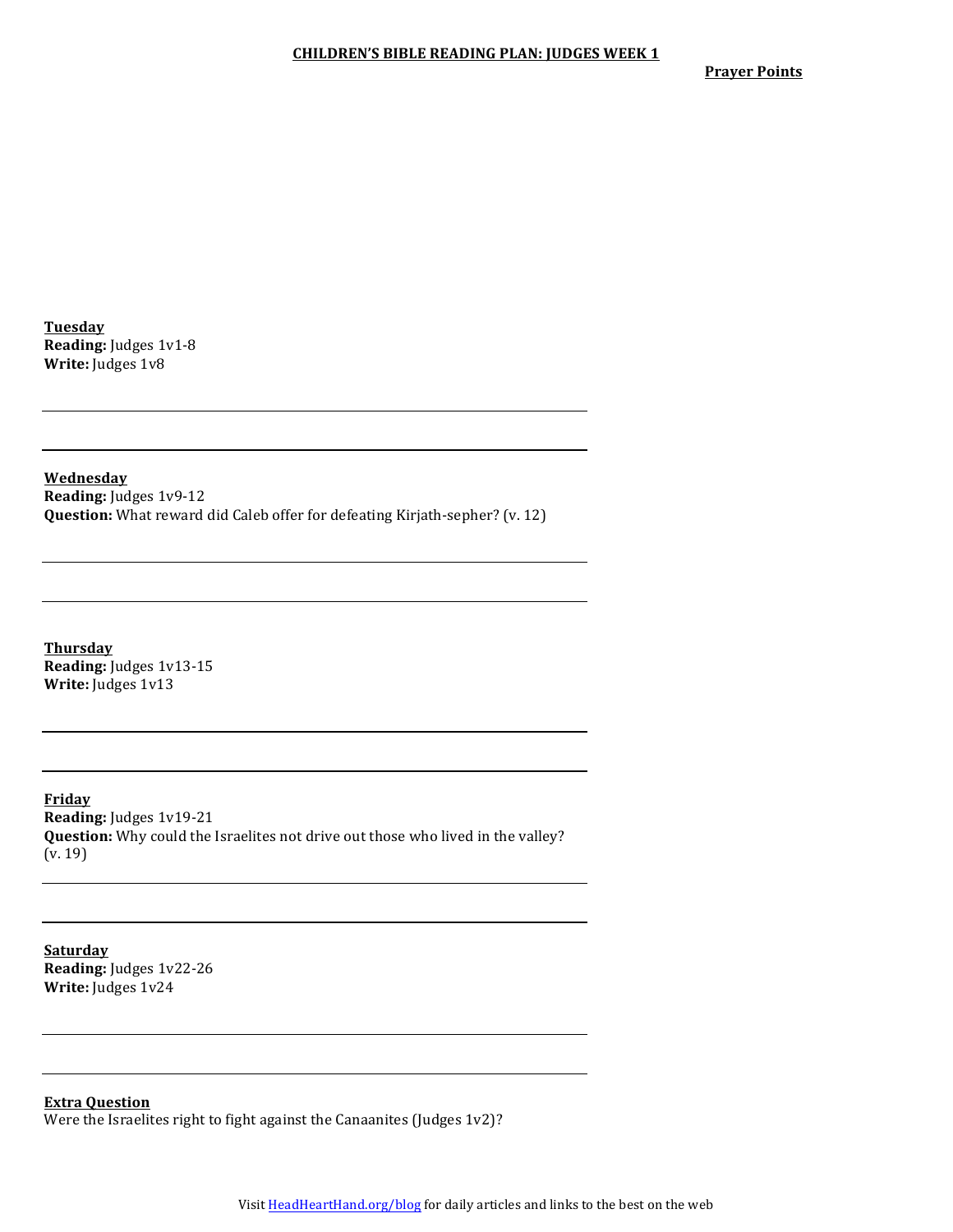**Sunday Reading:** Judges 1v27-32 **Question:** What did the tribes not do? **Prayer Points** 

**Monday Reading:** Judges 1v33-36 **Write:** Judges 1v34

**Tuesday Reading:** Judges 2v1-5 **Write:** Judges 2v4

**Wednesday Reading:** Judges 2v6-10 **Question:** How long did the people serve the Lord? (v. 7)

**Thursday Reading:** Judges 2v11-15 **Write:** Judges 2v15

**Friday Reading:** Judges 2v16-18 **Question:** What did the Lord do? (v. 16)

**Saturday Reading:** Judges 2v19-23 **Write:** Judges 2v23

**Extra Question**

Why did the Lord leave some of the heathen nations in the land? (Judges 2v21-22)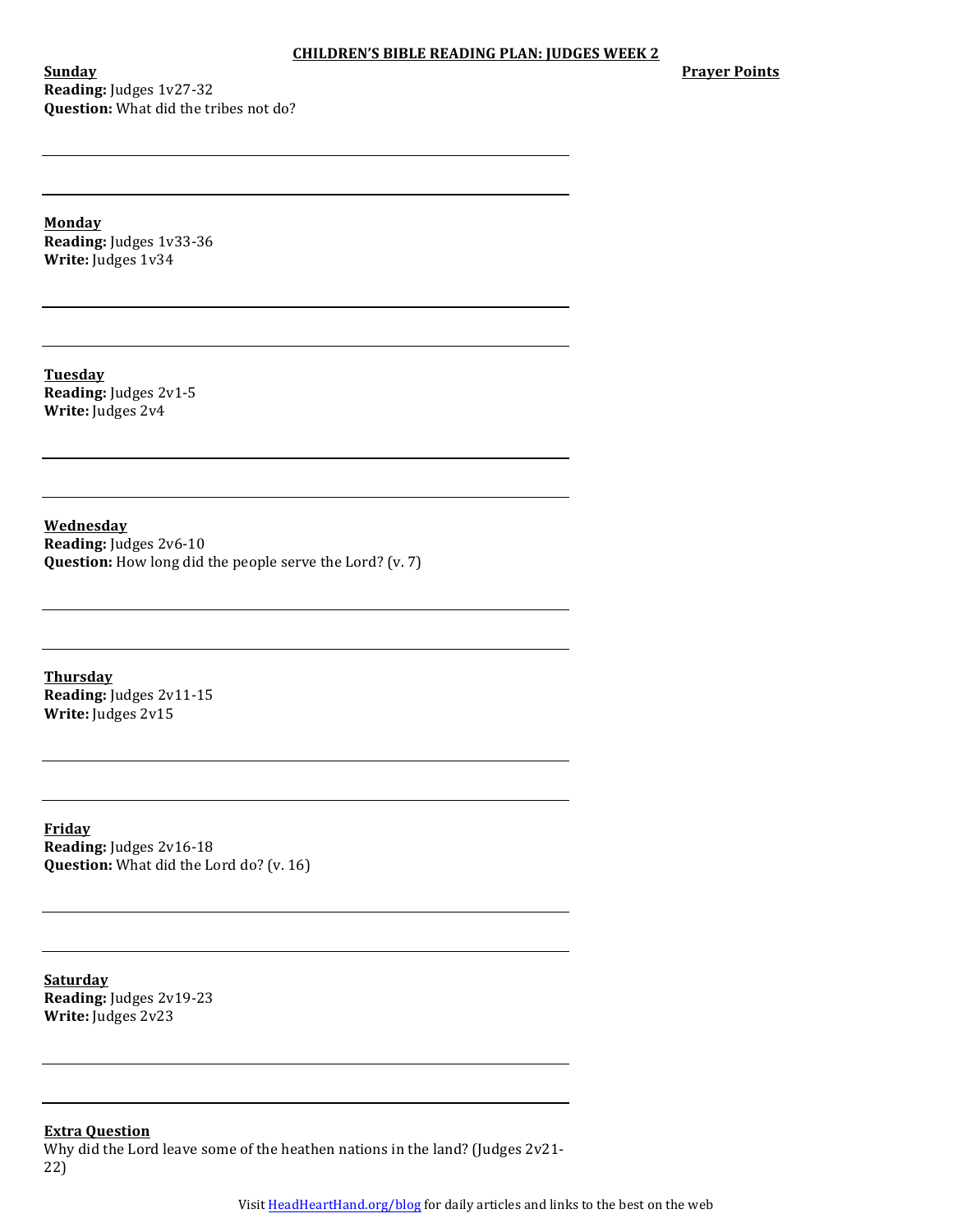**Prayer Points** 

**Reading:** Judges 3v1-4 **Question:** Why did God leave some of the heathen nations in the land of Canaan?  $(v. 2)$ 

**Monday Reading:** Judges 3v5-7 **Write:** Judges 3v6

**Sunday**

**Tuesday Reading:** Judges 3v8-11 **Question:** What happened when the children of Israel cried to the Lord? (v. 9)

**Wednesday Reading:** Judges 3v12-15 **Write:** Judges 3v12

**Thursday Reading:** Judges 3v16-19 **Question:** Describe Eglon.

**Friday Reading:** Judges 3v20-23 **Question:** What did Ehud say to Eglon? (v. 20)

**Saturday Reading:** Judges 3v24-26 **Write:** Judges 3v26

**Extra Question** Was Ehud a good man or a bad man? (Hint:  $v. 15$ )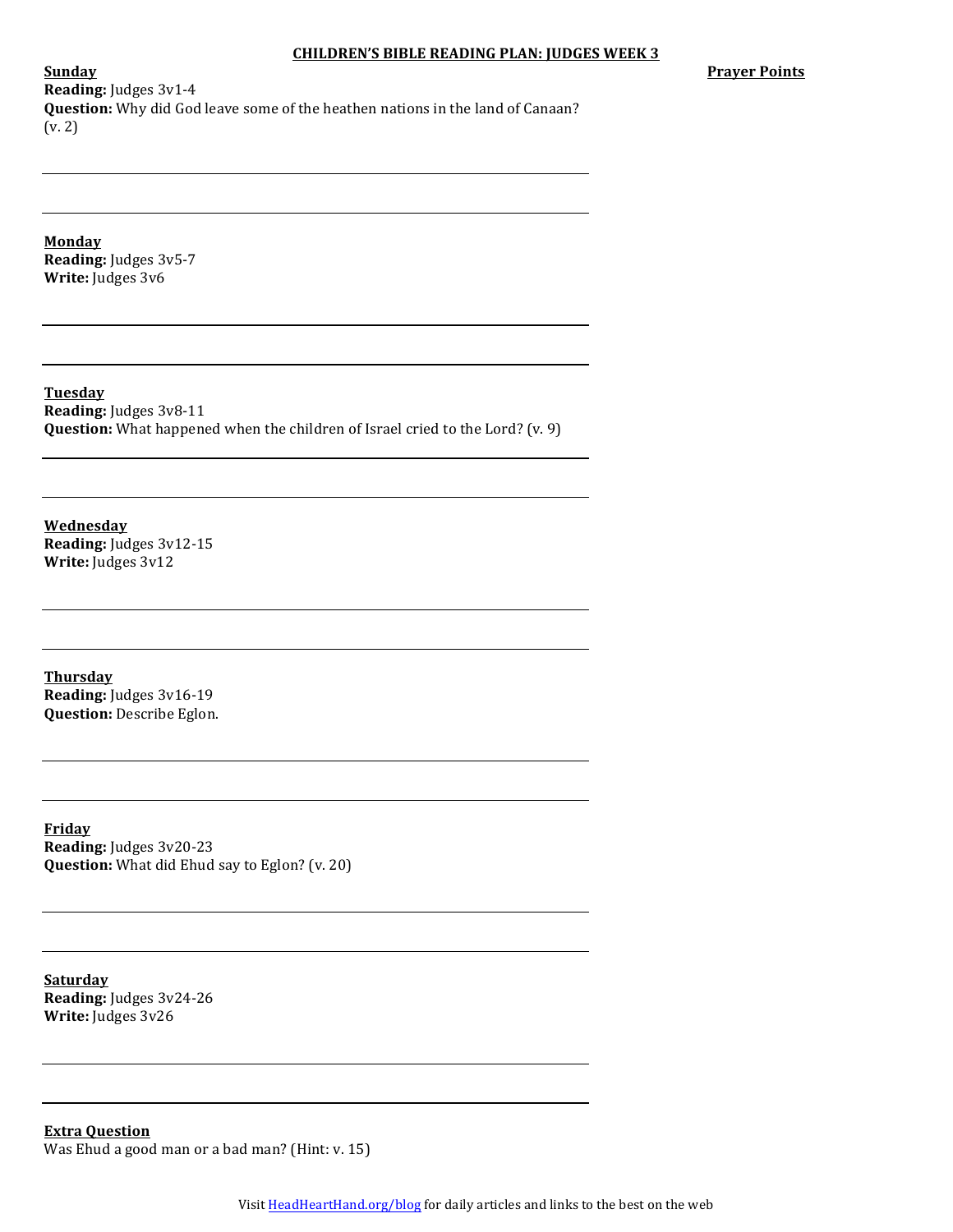**Sunday Reading:** Judges 3v27-31 **Question:** How long did the land have rest? (v. 30) **Prayer Points** 

**Monday Reading:** Judges 4v1-3 **Write:** Judges 4v1

**Tuesday Reading:** Judges 4v4-7 **Question:** What was the name of the lady Judge? (v. 4)

**Wednesday Reading:** Judges 4v8-10 **Write:** Judges 4v8

**Thursday Reading:** Judges 4v11-14 **Question:** What did Deborah say to Barak? (v. 14)

**Friday Reading:** Judges 4v15-17 **Write:** Judges 4v15

**Saturday Reading:** Judges 4v18-21 **Question:** How did Sisera die? (v. 22)

**Extra Question**

What do you think about what Barak said to Deborah in Judges 4v8?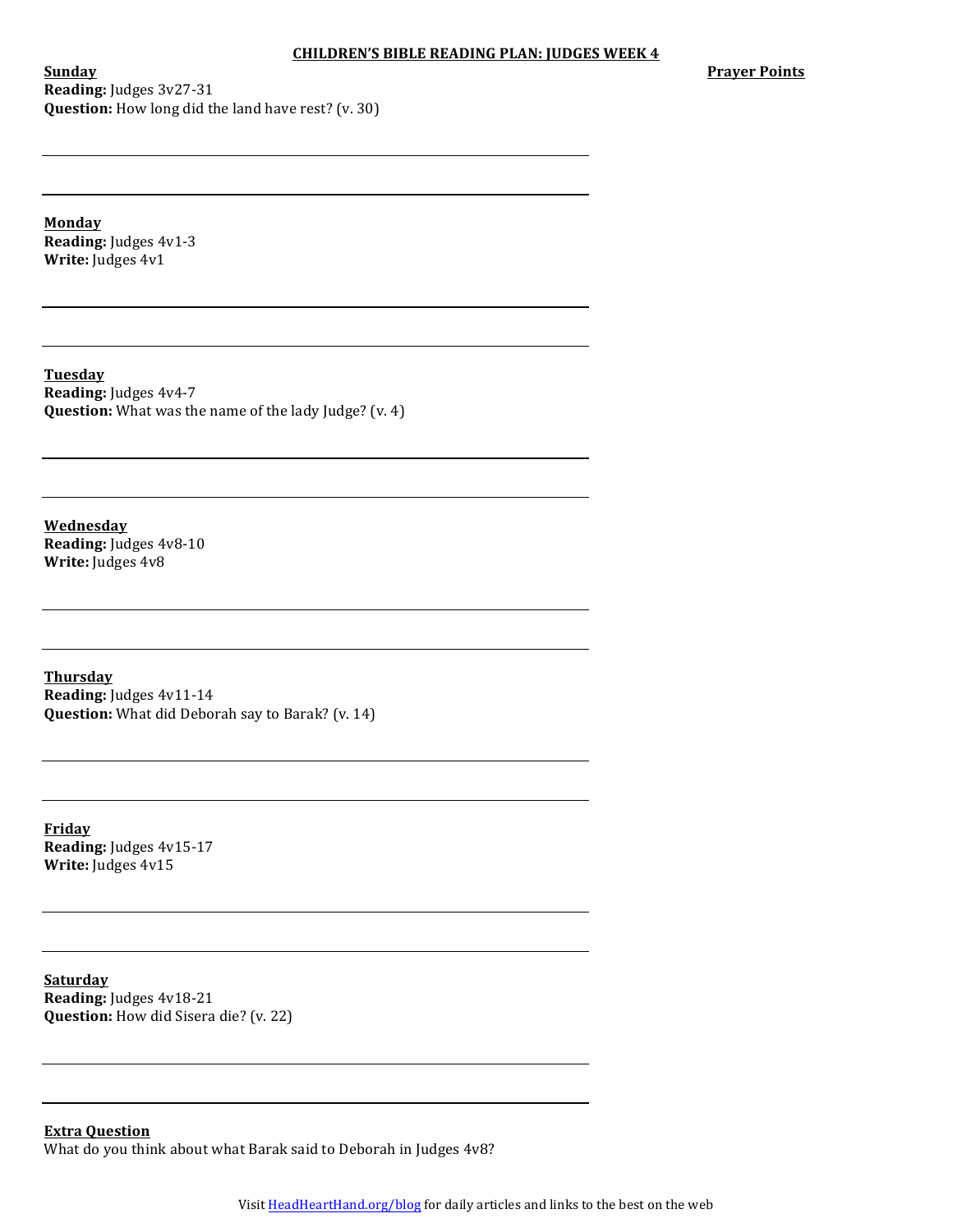**Sunday Reading:** Judges 4v22-24 **Write:** Judges 4v23

**Prayer Points** 

**Monday Reading:** Judges 5v1-5 **Question:** Who sang the song of praise to God? (v. 1)

**Tuesday Reading:** Judges 5v6-10 **Write:** Judges  $5v9$ 

**Wednesday Reading:** Judges 5v11-15 **Question:** What did the Lord do? (v. 13)

**Thursday Reading:** Judges 5v16-20 **Write:** Judges 5v18

**Friday Reading:** Judges 5v21-25 **Question:** Why was Meroz cursed? (v. 23)

**Saturday Reading:** Judges 5v26-31 **Write:** Judges 5v31

# **Extra Question**

If you were to write a song about the best thing the Lord had done for you, what would it be?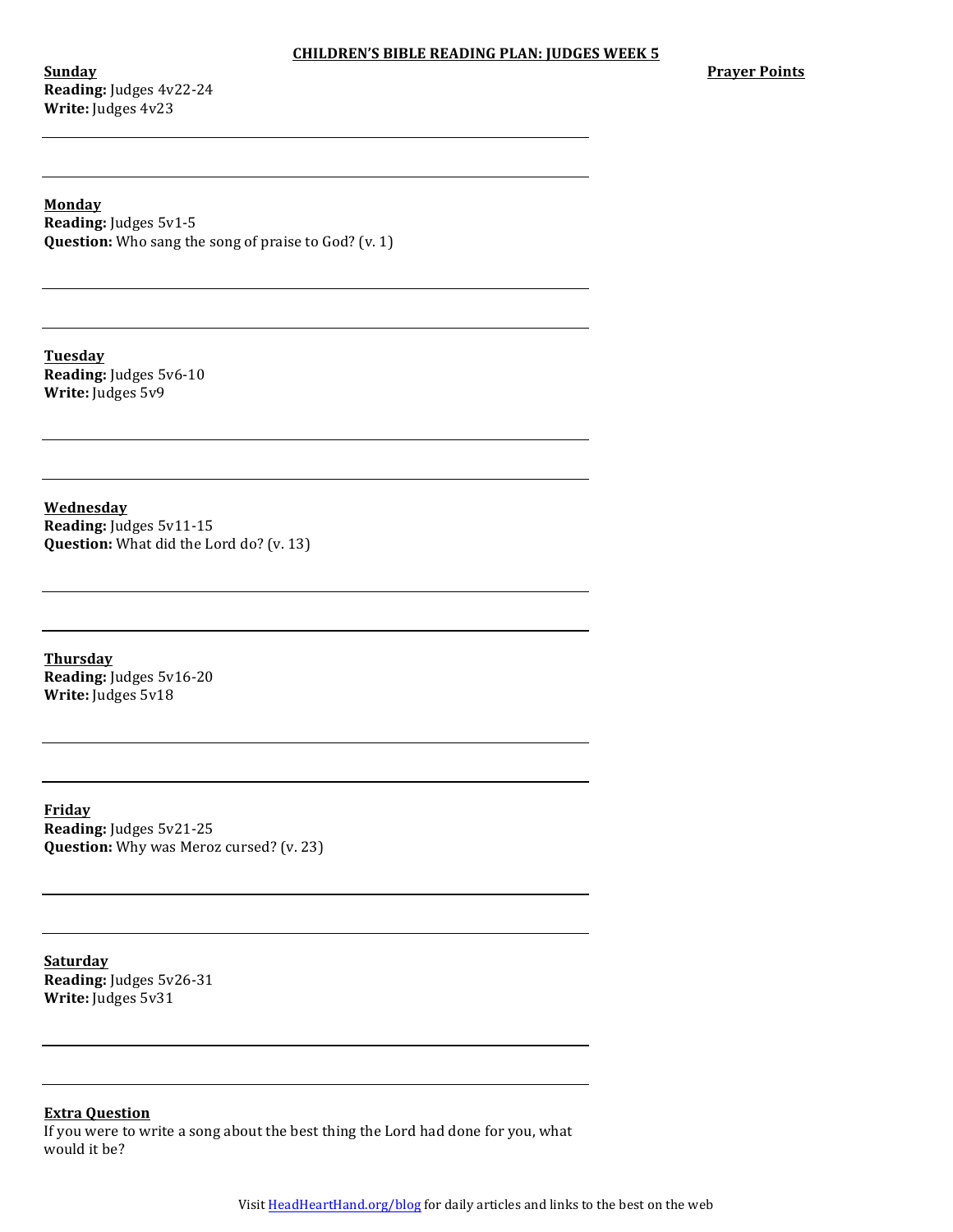**Sunday Reading:** Judges 6v1-6 **Write:** Judges 6v1

# **Monday**

**Reading:** Judges 6v7-10 **Question:** What did God send when the children of Israel cried to Him? (v. 8)

**Tuesday Reading:** Judges 6v11-13 **Write:** Judges 6v12

**Wednesday Reading:** Judges 6v14-18 **Question:** What was the Lord's promise to Gideon? (v. 16)

**Thursday Reading:** Judges 6v19-24 **Write:** Judges 6v23

**Friday Reading:** Judges 6v25-27 **Question:** What was Gideon to do to the altar of Baal? (v. 25)

**Saturday Reading:** Judges 6v28-32 **Write:** Judges 6v32

**Extra Question** Find out what Jehovah Shalom means. (Judges 6v24)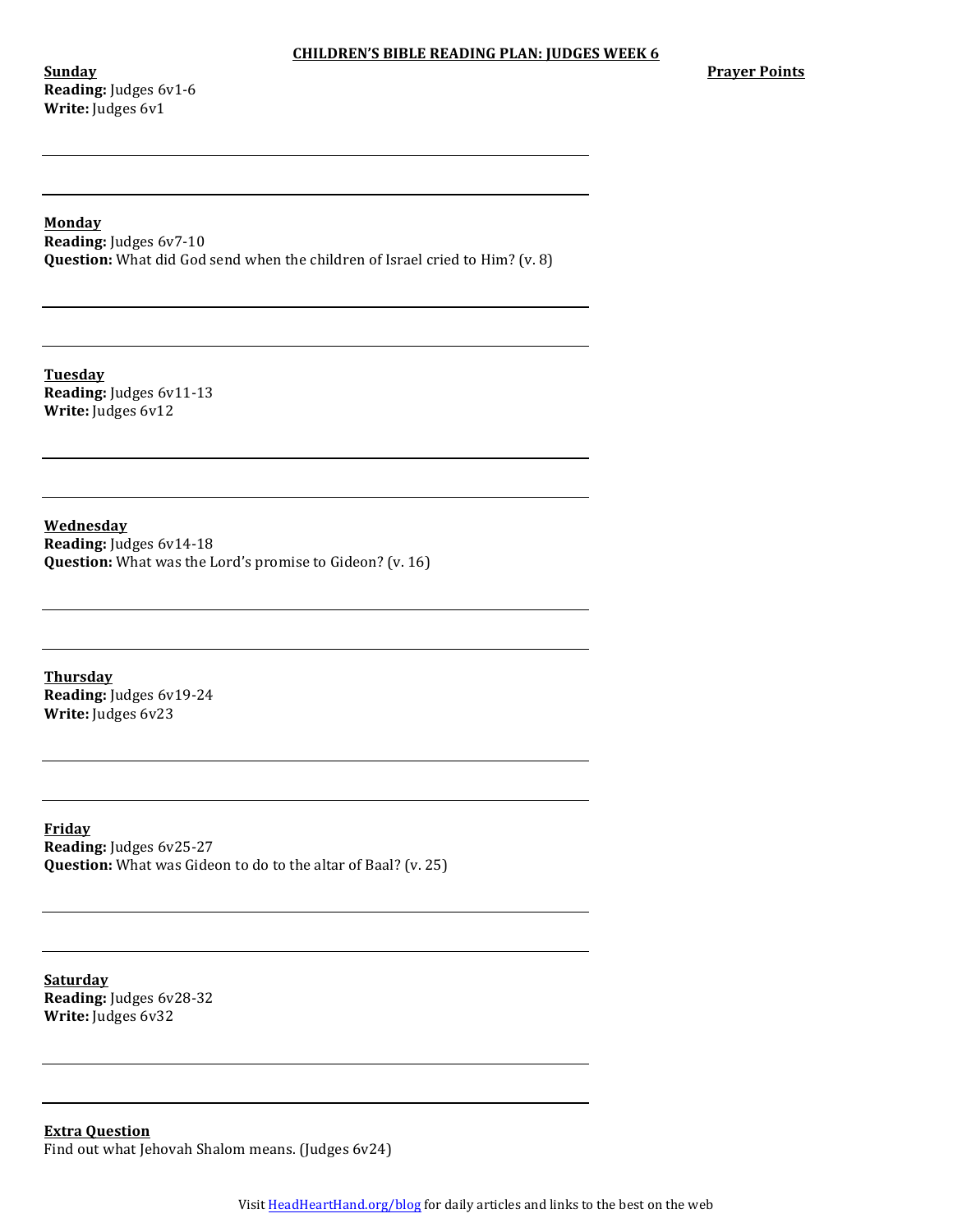**Prayer Points** 

**Sunday Reading:** Judges 6v25-27 **Question:** Why did Gideon destroy the altar at night? (v. 27)

**Monday Reading:** Judges 6v28-32 **Write:** Judges 6v32

**Tuesday Reading:** Judges 6v33-35 **Write:** Judges 6v34

**Wednesday Reading:** Judges 6v36-40 **Question:** What did Gideon use to get guidance from God? (v. 37)

**Thursday Reading:** Judges 7v1-3 **Question:** Why did God say the army was too big? (v. 2)

**Friday Reading:** Judges 7v4-8 **Question:** How many did God want in His army? (v. 7)

**Saturday Reading:** Judges 7v9-12 **Write:** Judges  $7v9$ 

**Extra Question** Why did God make Gideon's army smaller?  $(7v2)$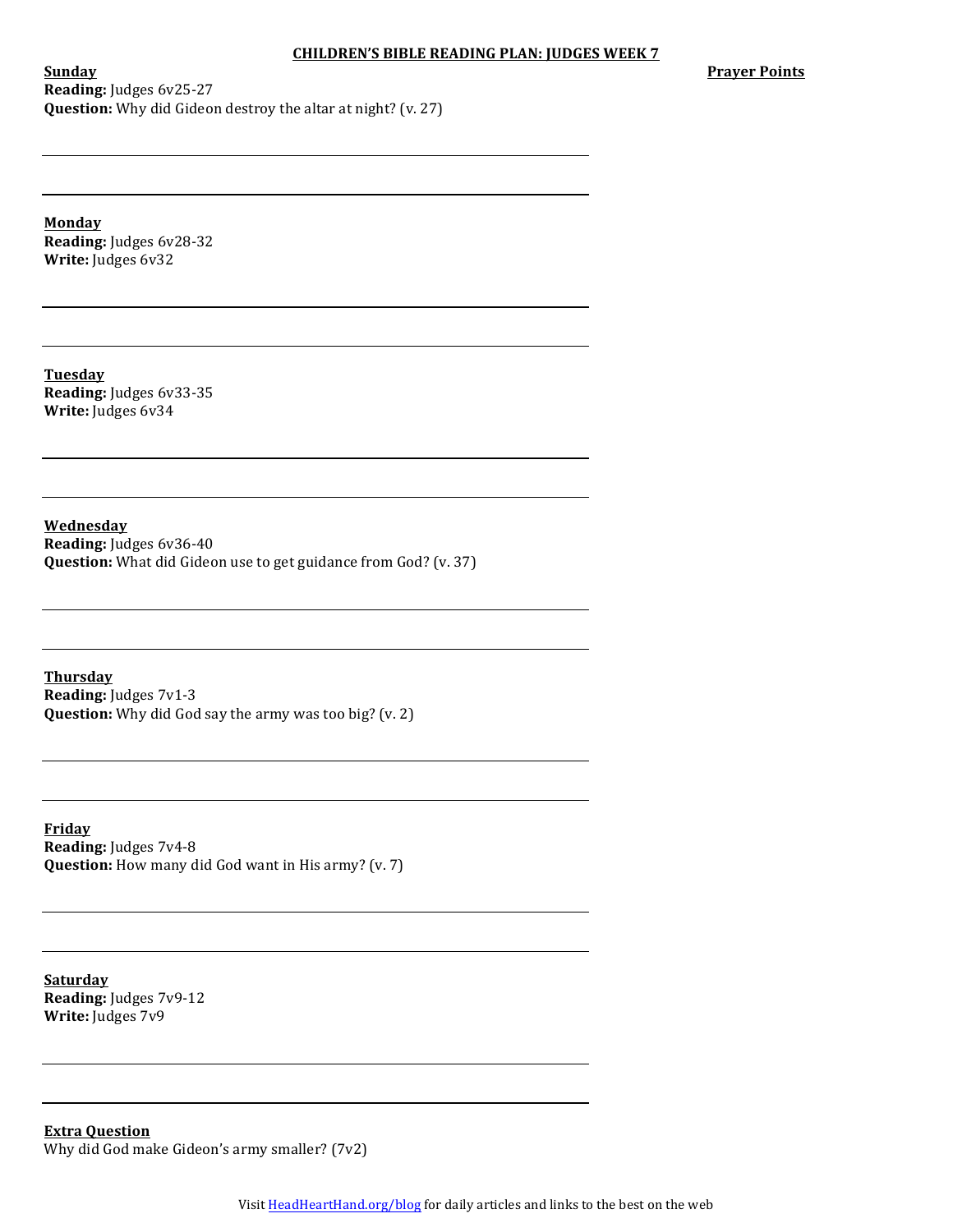**Sunday Reading:** Judges 7v13-15 **Question:** What did Gideon say to the army of Israel? (v. 15) **Prayer Points** 

**Monday**

**Reading:** Judges 7v16-18 **Question:** What were the soldiers to say? (v. 18)

**Tuesday Reading:** Judges 7v19-22 **Write:** Judges 7v21

**Wednesday Reading:** Judges 7v23-25 **Question:** What two princes did they kill? (v. 25)

**Thursday Reading:** Judges 8v1-3 **Write:** Judges 8v3

**Friday Reading:** Judges 8v4-7 **Write:** Judges 8v4

**Saturday Reading:** Judges 8v8-12 **Write:** Judges 8v9

**Extra Question** What does Asaph sing about in Psalm 83v11-12?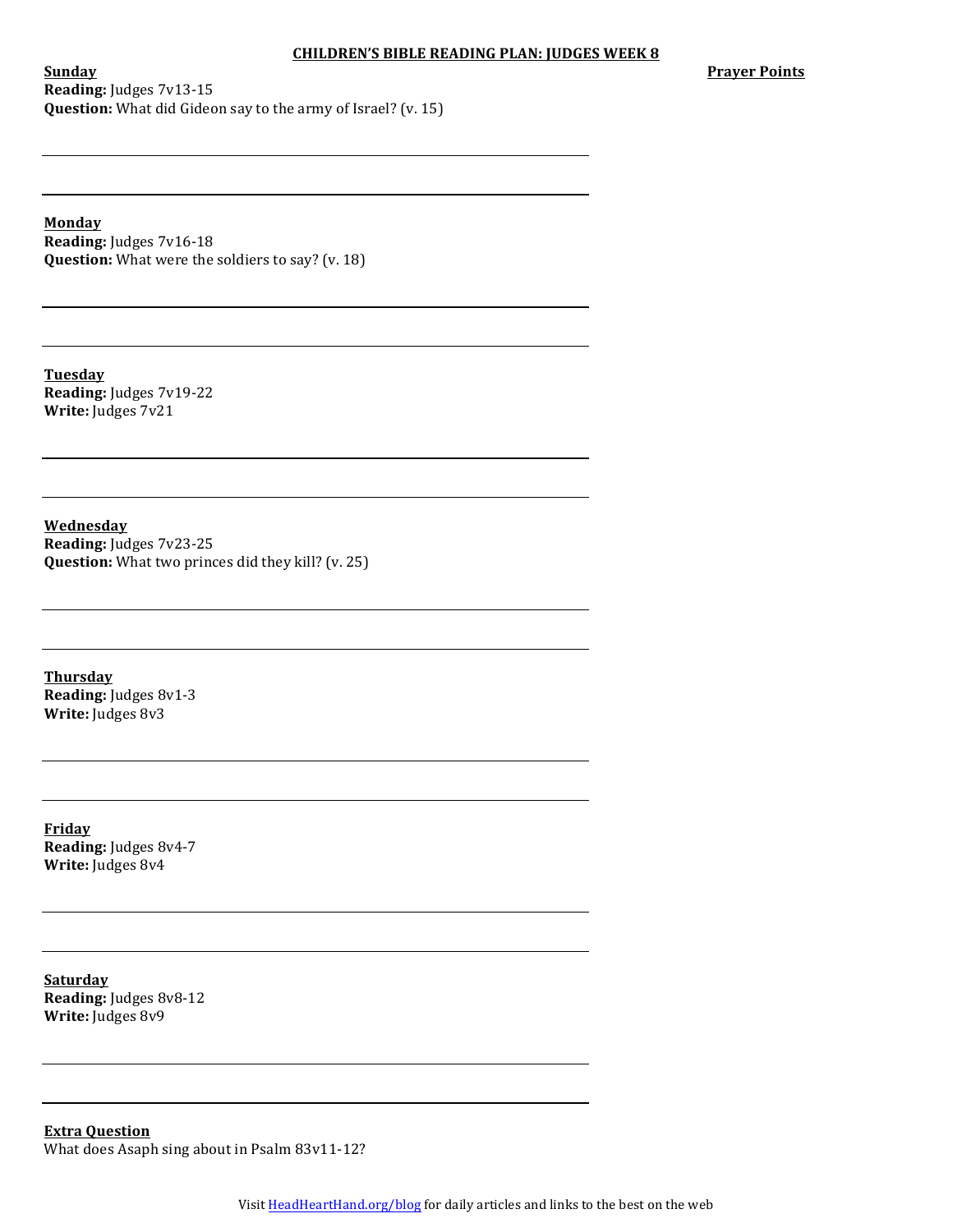**Prayer Points**

**Sunday Reading:** Judges 8v13-17 **Question:** What did Gideon "teach" the men of Succoth with? (v. 16)

**Monday Reading:** Judges 8v18-21 **Write:** Judges 8v19

**Tuesday Reading:** Judges 8v22-27 **Write:** Judges 8v23

**Wednesday Reading:** Judges 8v28-31 **Question:** How long did the land have peace and quiet under Gideon? (v. 28)

**Thursday Reading:** Judges 8v32-35 **Write:** Judges 8v34

**Friday Reading:** Judges 9v1-3 **Question:** What did Abimelech want to be? (v. 2)

**Saturday Reading:** Judges 9v4-6 **Write:** How many men did Abimelech kill? (v. 5)

## **Extra Question**

Why do you think that the Israelites changed so quickly after Gideon died?  $($ Judges  $8v33)$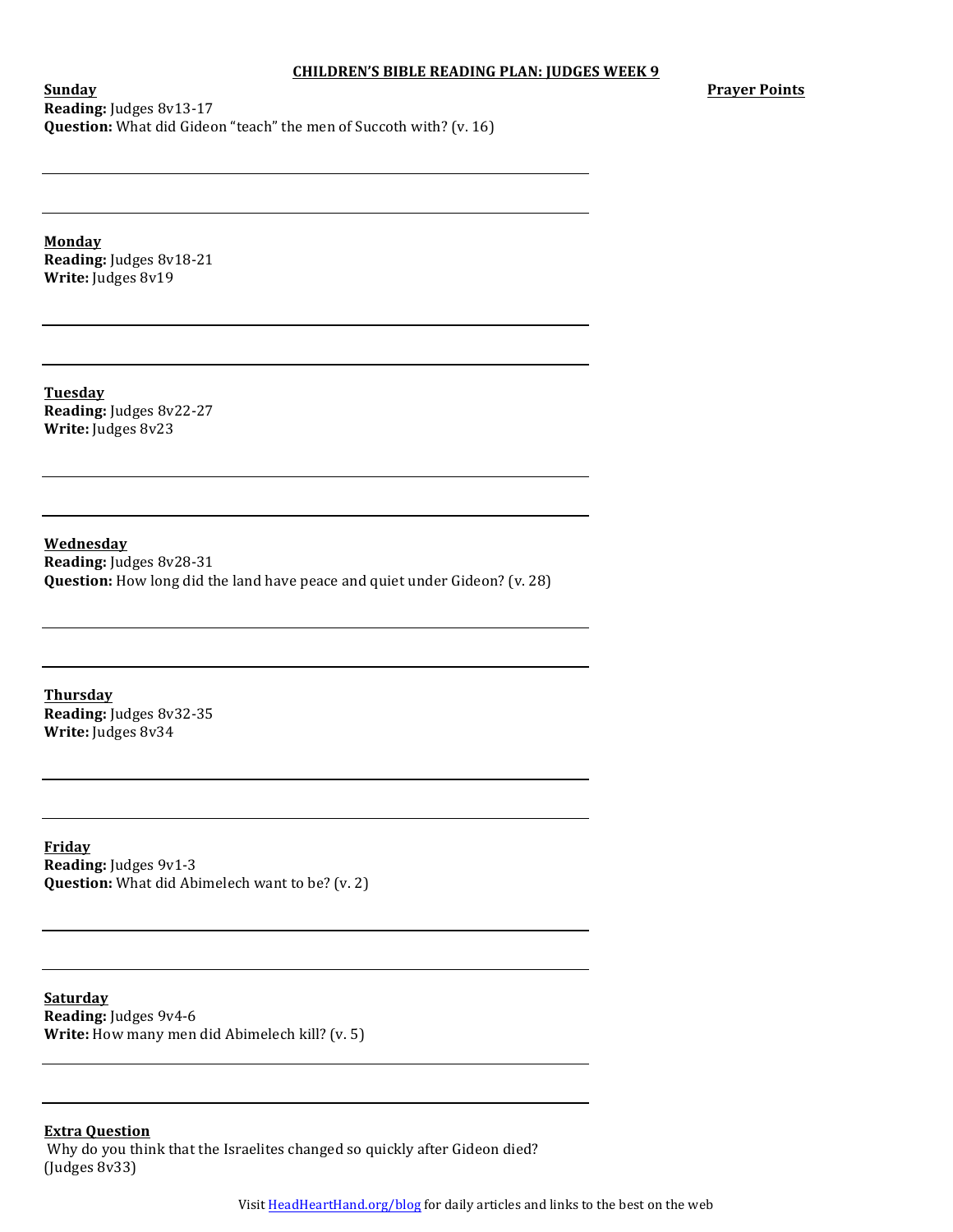**Prayer Points** 

**Sunday Reading:** Judges 9v7-11 **Question:** Why were the men of Shechem to listen to Jotham? (v. 7)

**Monday Reading:** Judges 9v12-15 **Write:** Judges 9v14

**Tuesday Reading:** Judges 9v16-20 **Write:** Judges 9v19

**Wednesday Reading:** Judges 9v21-25 **Question:** What did God send between Abimelech and the men of Shechem? (v. 23)

**Thursday Reading:** Judges 9v26-29 **Write:** Judges 9v27

**Friday Reading:** Judges 9v30-33 **Question:** What did Zebul do when he heard about the plot against Abimelech?  $(v. 31)$ 

**Saturday Reading:** Judges 9v34-38 **Write:** Judges 9v38

**Extra Question**

Fighting to be Number One causes lots of fighting! Where is that happening in your life?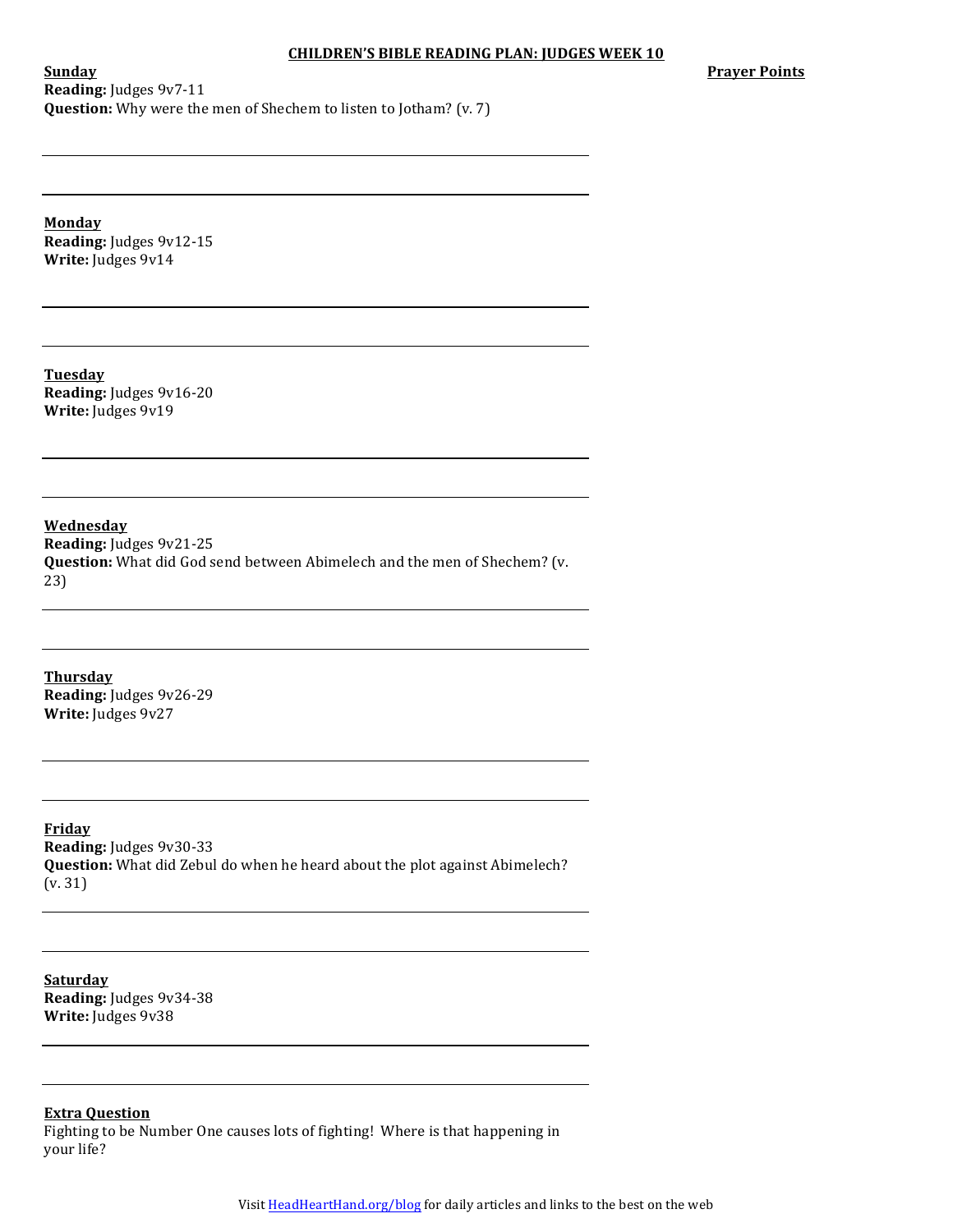**Prayer Points** 

**Sunday Reading:** Judges 9v39-45 **Question:** Who led the men of Shechem against Abimelech? (v. 39)

**Monday**

**Reading:** Judges 9v46-49 **Question:** How many Shechemites died? (v. 49)

**Tuesday Reading:** Judges 9v50-54 **Write:** Judges 9v53

**Wednesday Reading:** Judges 9v55-57 **Question:** What came upon the Shechemites? (v. 57)

**Thursday Reading:** Judges 10v1-5 **Write:** Judges 10v3

**Friday Reading:** Judges 10v6-9 **Question:** What did God do to the Israelites when they sinned against Him again?  $(v. 7)$ 

**Saturday Reading:** Judges  $10v10-14$ **Write:** Judges  $10v10$ 

## **Extra Question**

The Baalim were Canaanite idols (Judges  $10v10$ ). What are the idols in our own day?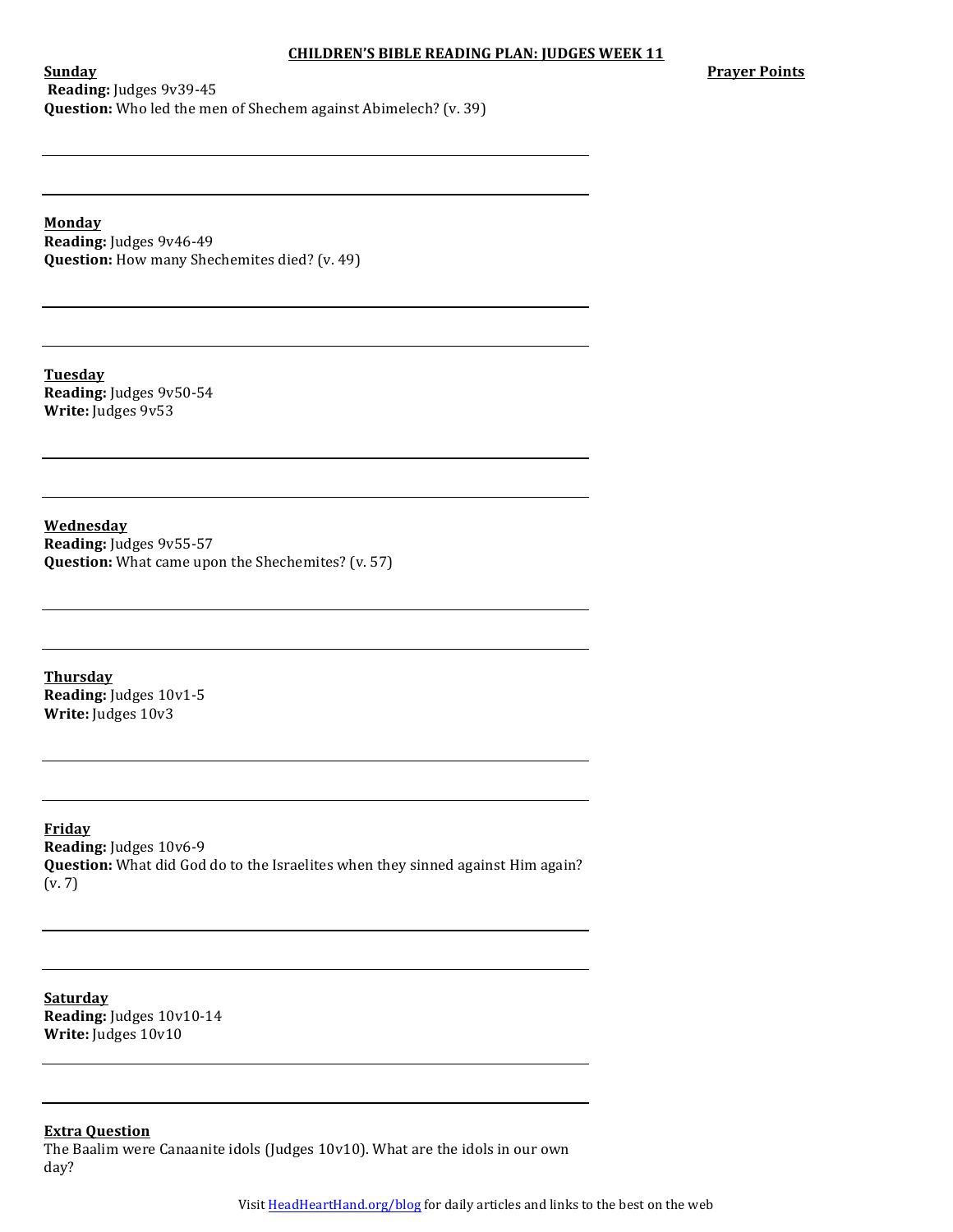**Sunday Reading:** Judges 10v15-18 Write: Judges  $10v16$ 

**Prayer Points** 

**Monday**

**Reading:** Judges 11v1-3 **Question:** Describe Jephthah (v. 1)

**Tuesday Reading:** Judges 11v4-8 **Write:** Judges 11v6

**Wednesday Reading:** Judges 11v9-11 **Question:** What deal did Jephthah strike with the elders of Gilead? (v. 9)

**Thursday Reading:** Judges 11v12-17 **Question:** Who stopped Israel traveling through their land? (v. 17)

**Friday Reading:** Judges 11v18-20 **Question:** What did Sihon do? (v. 20)

**Saturday Reading:** Judges 11v21-24 **Write:** Judges 11v23

**Extra Question** What did Jephthah expect  $God$  to  $do$ ? (v. 24)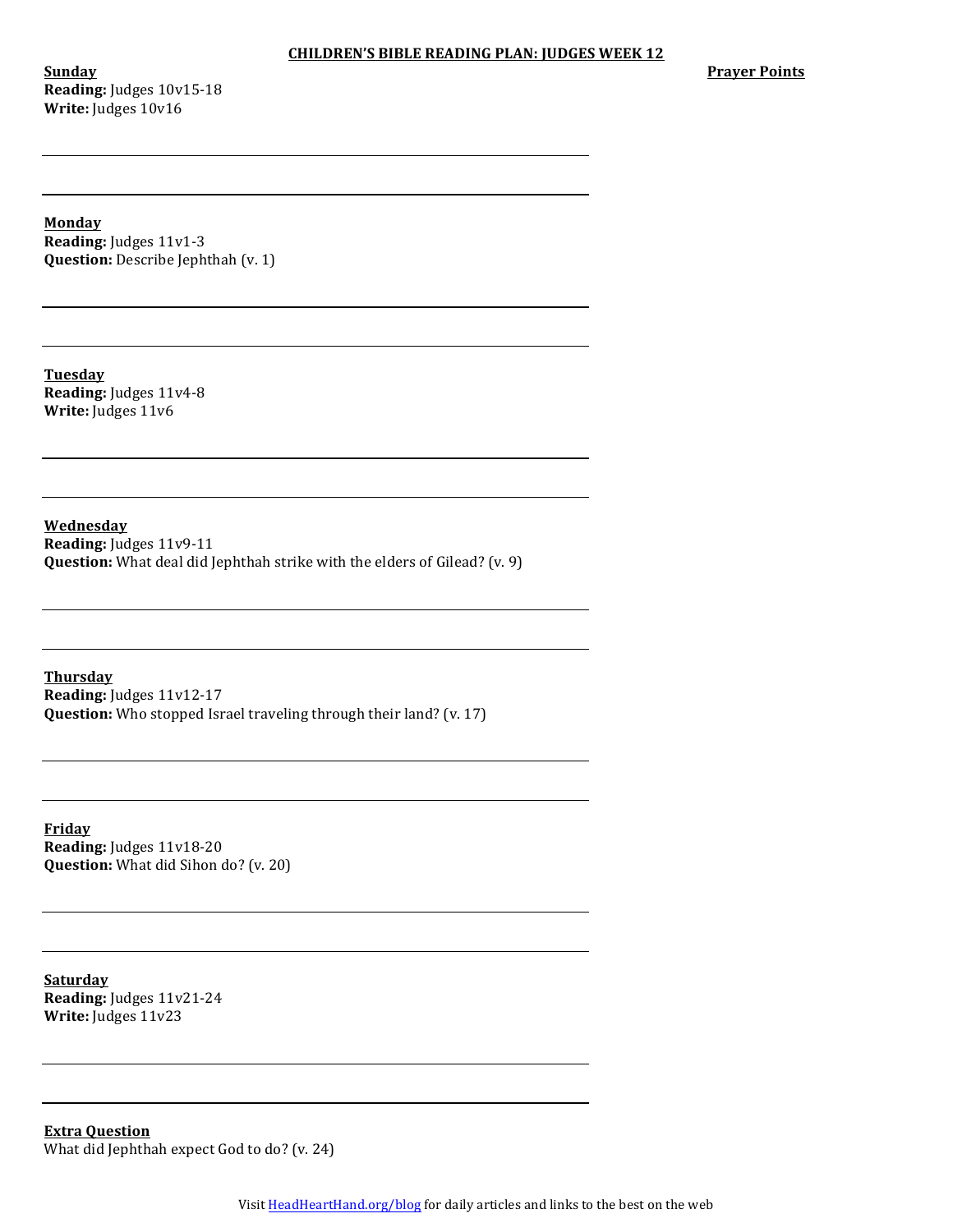**Prayer Points** 

**Sunday Reading:** Judges 11v25-28 **Question:** What did Jephthah the Judge call the Lord? (v. 27)

**Monday Reading:** Judges 11v29-33 **Write:** Judges 11v29

**Tuesday Reading:** Judges 11v34-36 **Question:** What did Jephthah do when he saw his daughter? (v. 35)

**Wednesday Reading:** Judges 11v37-40 **Question:** Why did Jephthah's daughter weep? (v. 38, 39, 40) (NB. She did not lose her life)

**Thursday Reading:** Judges 12v1-7 **Question:** What word did they test the Ephraimites with? (v. 6)

**Friday Reading:** Judges 12v8-15 **Write:** Judges 12v11

**Saturday Reading:** Judges 13v1-5 **Write:** Judges 13v3

# **Extra Question**

What is the parallel between Jephthah devoting his daughter to the Lord's service (not death) and Romans  $12v1$ ?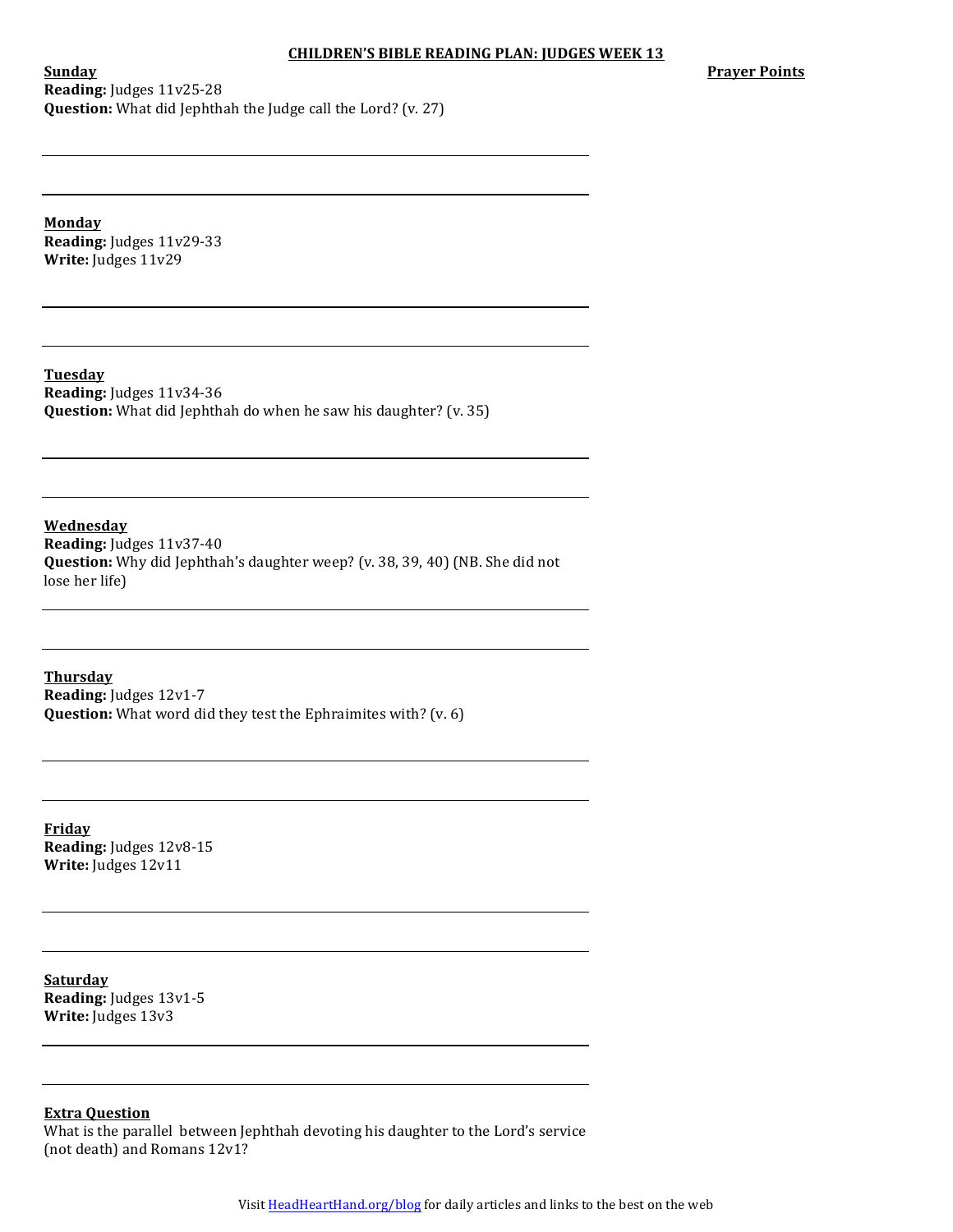**Sunday Reading:** Judges 13v6-8 **Question:** Describe the man of God (v. 6) **Prayer Points** 

**Monday Reading:** Judges 13v9-14 **Write:** Judges 13v13

**Tuesday Reading:** Judges 13v15-18 **Question:** What did the Angel say about his name? (v. 18)

**Wednesday Reading:** Judges 13v19-21 **Write:** Judges 13v20

**Thursday Reading:** Judges 13v22-25 **Question:** What was Manoah's reaction to the angel's appearance? (v. 22)

**Friday Reading:** Judges 14v1-4 **Question:** What did Samson's parents not know about Samson's plans? (v. 4)

**Saturday Reading:** Judges 14v5-7 **Question:** What came upon Samson? (v. 6)

**Extra Question**

Do you think Samson was a believer? (Judges  $13v24$ ,  $25$ ;  $14v4$ , 6)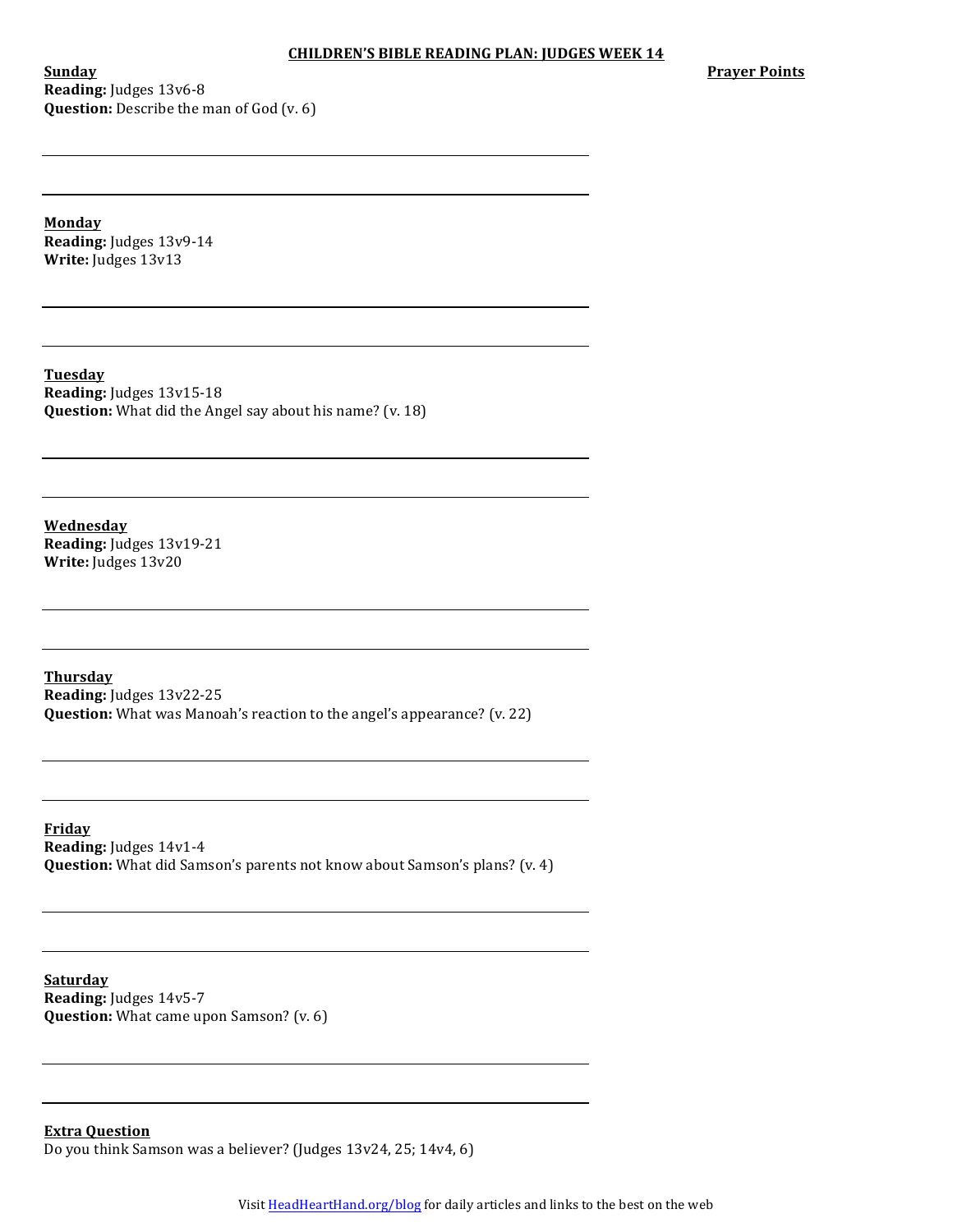**Sunday Reading:** Judges 14v8-11 **Question:** Where did Samson get the honey? (v. 9) **Prayer Points** 

**Monday**

**Reading:** Judges 14v12-14 **Question:** Write out Samson's riddle (v. 14)

**Tuesday Reading:** Judges 14v15-18 **Question:** What did the Philistines threaten to do to Delilah's family? (v. 15)

**Wednesday Reading:** Judges 14v19-20 **Question:** What/who came upon Samson (v. 19)

**Thursday Reading:** Judges 15v1-5 **Write:** Judges 15v3

**Friday** Reading: Judges 15v6-8 **Write:** Judges 15v8

**Saturday Reading:** Judges 15v9-13 **Question:** How was Samson bound? (v. 13)

**Extra Question**

Why did Samson let himself be bound and handed over to the Philistines? (hint: read the next few verses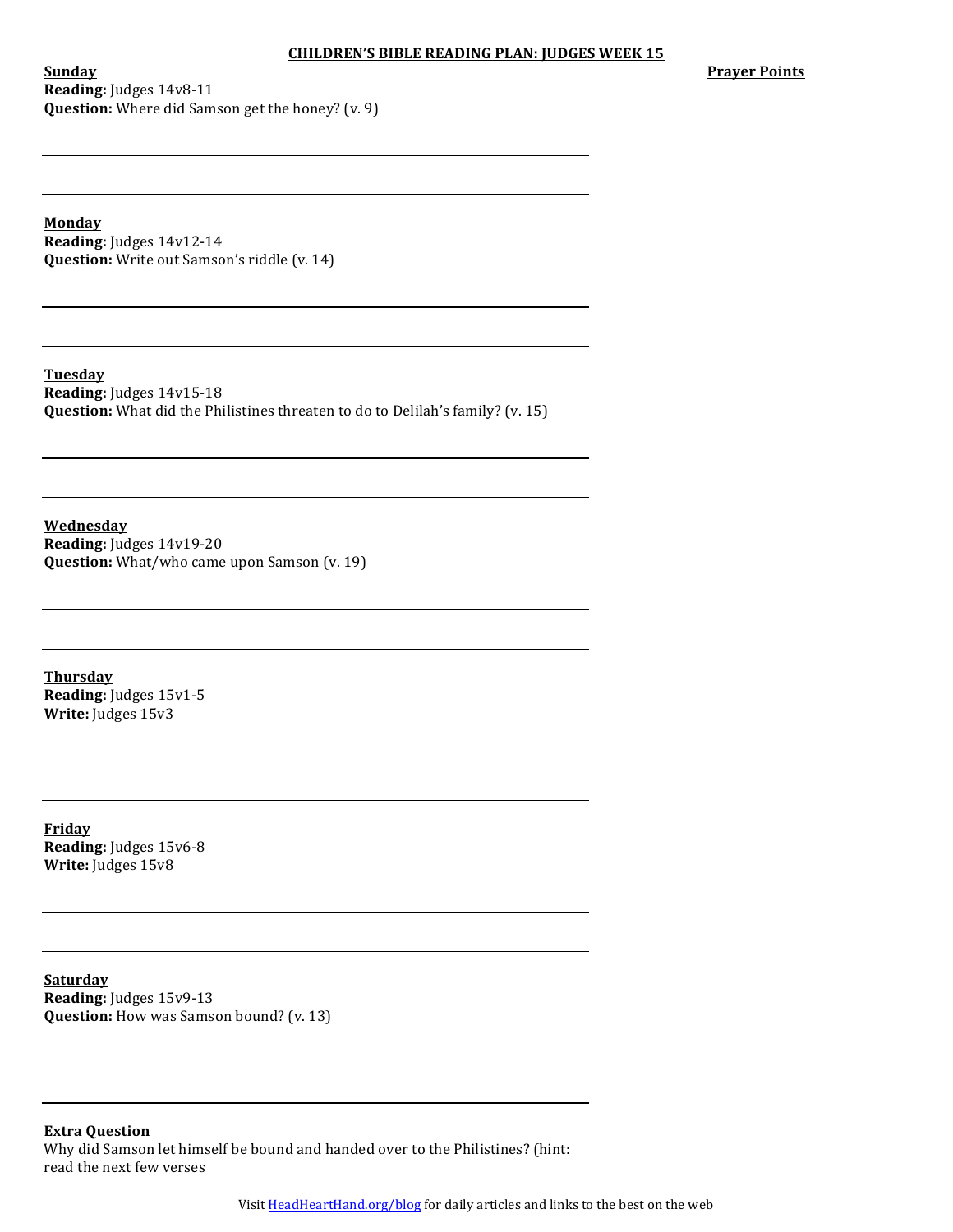**Sunday Reading:** Judges 15v14-17 **Question:** What came upon Samson? (v. 14) **Prayer Points** 

**Monday Reading:** Judges 15v18-20 **Write:** Judges 15v20

**Tuesday Reading:** Judges 16v1-3 **Question:** What did Samson do at midnight? (v. 3)

**Wednesday Reading:** Judges 16v4-7 **Write:** Judges 16v6

**Thursday Reading:** Judges 16v8-11 **Question:** What did Delilah accuse Samson of? (v. 10)

**Friday Reading:** Judges 16v12-14 **Question:** What happened when Samson awoke out of sleep? (v. 14)

**Saturday Reading:** Judges 16v15-17 **Write:** Judges 16v16

**Extra Question** What was strong Samson's great weakness?